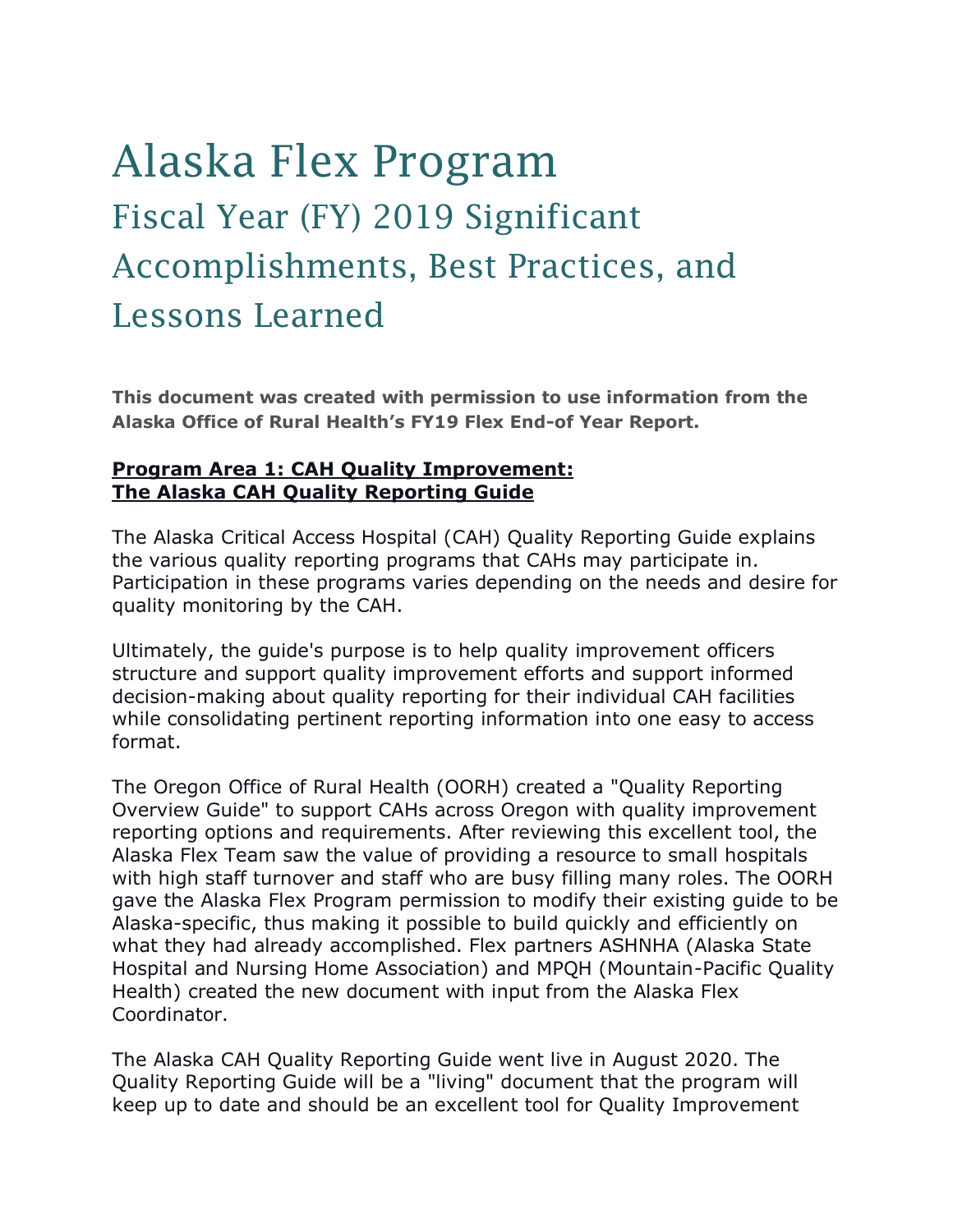Officers and a great "jumping off" point for providing technical assistance (TA) to new hospital quality staff.

The guide can help bridge the gaps created during staffing transitions or those who feel overwhelmed by quality reporting. The guide is also a great reference point to center quality reporting discussions with new and existing hospital staff and a Flex team tool to provide TA or during site visits.

## **Lessons learned during this project include:**

Flex Teams across the United States are doing excellent work and collaborating with other Flex programs increases the Alaska Flex Team's capacity and prevents duplication of efforts across the country. They also included the whole Alaska Flex Team in the process of updating and customizing the guide to Alaska's needs. With the right tools, CAHs can participate and excel in national quality improvement reporting programs.

## **Program Area 2: CAH Operational and Financial Improvement: Updated Rural Hospital Profiles**

For this activity, the Alaska Flex Team wanted to develop rural hospital profiles with recent financial and operational data, community health indicators, and service utilization information in one concise report. They created a report for each CAH for presentations with stakeholders, policymakers, and community groups. The goal is that each CAH receives its report and can use the rural community/hospital datasheet to support policy advocacy. These profiles establish baseline data, create a composite picture for annual tracking, and provide linkages to community health needs assessment planning.

Alaska adopted the rural hospital profiles project model based on a similar project implemented by Washington state several years ago for their CAHs. Alaska confirmed stakeholder buy-in with CAH CEOs and incorporated their feedback into the scope of work. Through the hospital association, Alaska utilized a survey tool to collect data and hired a contractor to assist with additional data collection and profile design. Draft profiles were reviewed and approved by CEOs for the final data collection process. The rural hospital profiles will become valuable data resources highlighting the history and trends related to finances, services and volume, community demographics and health status, primary care access, strengths, and challenges for each hospital.

The rural snapshots will be complete in time for Alaska's legislative session starting January 2021. All CFO and CEOs at the 18 rural hospitals are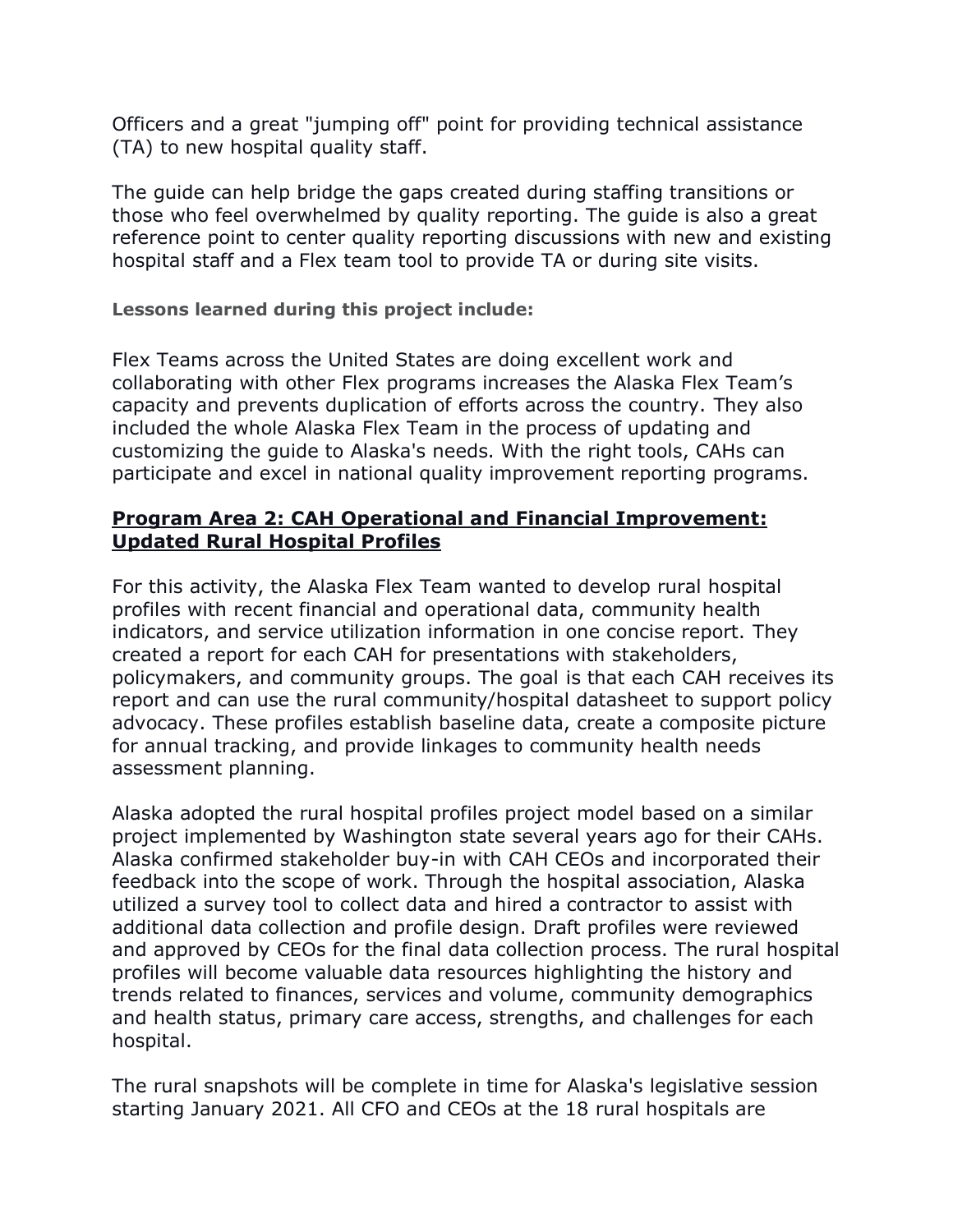currently completing the survey and assisting with edits to the final profile drafts. The snapshots are a proactive approach to highlight the quality, value, and financial fragility of rural hospitals in Alaska that can educate and inform policymakers, funders, and community leaders. The profiles will assist in communicating the importance of CAHs in Alaska.

#### **Lessons learned during this project include:**

Adopting a model used by another state and engaging a contractor with experience in this type of project made for a smooth process. Buy-in and participation were essential to choosing meaningful data points, collecting recent data, and increasing the potential for long-term utilization of the data profiles. It has been challenging to get some of the data they need because of the COVID pandemic and hospitals not having the staff or time resources to provide data. However, once submitted, annual updates should be easier to compile.

# **Program Area 3: CAH Population Health Improvement: CHNA Evaluation for Agenda Setting**

Based on rural hospital representatives' feedback at a small hospital committee meeting, community health needs assessments (CHNA) were considered an important but underutilized tool for setting population health agendas. The Alaska Flex Program conducted a review of Alaskan hospitals' CHNAs to identify common themes, evaluate the most frequently stated health priorities, and assess how statewide population health goals may differ/align with smaller communities around the state. The activity follows a similar project conducted in 2016 by the Wyoming Department of Health.

This activity was a collaboration between the Flex Team and the Alaska Primary Care Office (APCO). Flex and PCO staff worked together to pull each hospital's most recently completed CHNA. The CHNAs were then reviewed and evaluated to determine the prioritized health concerns of communities from around the state. Areas where priorities aligned or where organizations noted unique challenges were determined and compared to the preferences indicated in the State's *Healthy Alaskans 2030* goals and the Alaska Mental Health Trust Authority's scorecard indicators.

The CHNA evaluation project helps to paint a picture of the public health priorities of Alaskans. It highlights potential areas of focus for population health interventions and illuminates areas where collaboration should be encouraged as many communities shared some of their highest priority concerns. It is interesting to note that Alaska's *Healthy Alaskans 2030* priorities and the Alaska Mental Health Trust Authority's Scorecard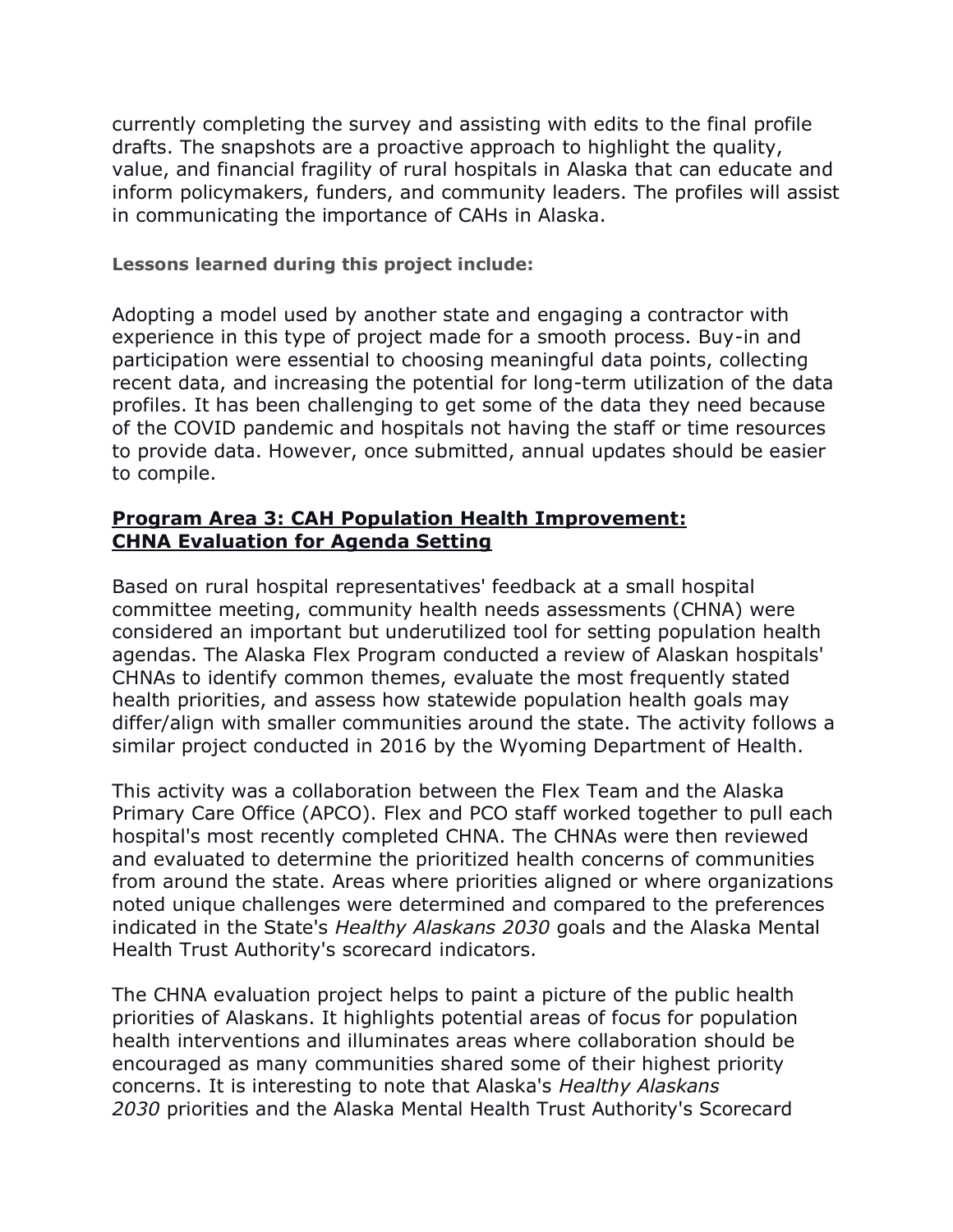often did not match what a community viewed as their most pressing population health issues. The evaluation also noted that substance use disorder treatment capacity and suicide prevention were top concerns in many communities. In addition to identifying population health priorities across the state, the PCO will utilize the data for their Primary Care Needs Assessment project.

This activity is a work in progress. However, they anticipate sharing the results more broadly with hospitals, partners, and state health improvement collaborators in the Primary Care Needs Assessment. They expect it will help identify connections with other plans and programs already in Alaska and lead to practical population health projects with partners.

### **Lessons learned during this project include:**

Coordinating with the PCO on a shared project was another excellent way to reduce duplication efforts and enhance existing capacity. They remain aware that CHNAs are potent tools for agenda-setting. With their core data organized and simplified, CAHs can also use them to identify regional goals and potentially increase collaboration where it might not have been obvious. It is nice to have this tool to quickly provide feedback on future agenda setting and potentially influence statewide population health goals.

#### **Program Area 4: Rural EMS Improvement: National Emergency Medical Services Information System (NEMSIS) Implementation**

This activity's goal was to have all agencies in Alaska's seven emergency medical services (EMS) regions reporting in Version 3 (v3). The Alaska Flex Program provided technical assistance to EMS regions for v3 NEMSIS compliance.

As a result of this activity, NEMSIS reporting increased from 45 to 87 agencies of 92 total EMS agencies statewide as of Aug 30, 2020. Alaska is establishing a common reporting standard and baseline data for future improvement efforts.

The State EMS Office coordinates data reporting from each EMS agency through the EMS Regions. Alaska Uniform Response Online Reporting Access (AURORA) Elite v3.0 is the online NEMSIS compliant reporting system. The State EMS Office uses this data for quality improvement initiatives throughout the state. The Flex and EMS program utilizes data from AURORA Elite, Alaska Trauma Registry, and the Section of Health Analytics and Vitals Statistics to identify gaps and measure progress. NEMSIS reporting helps